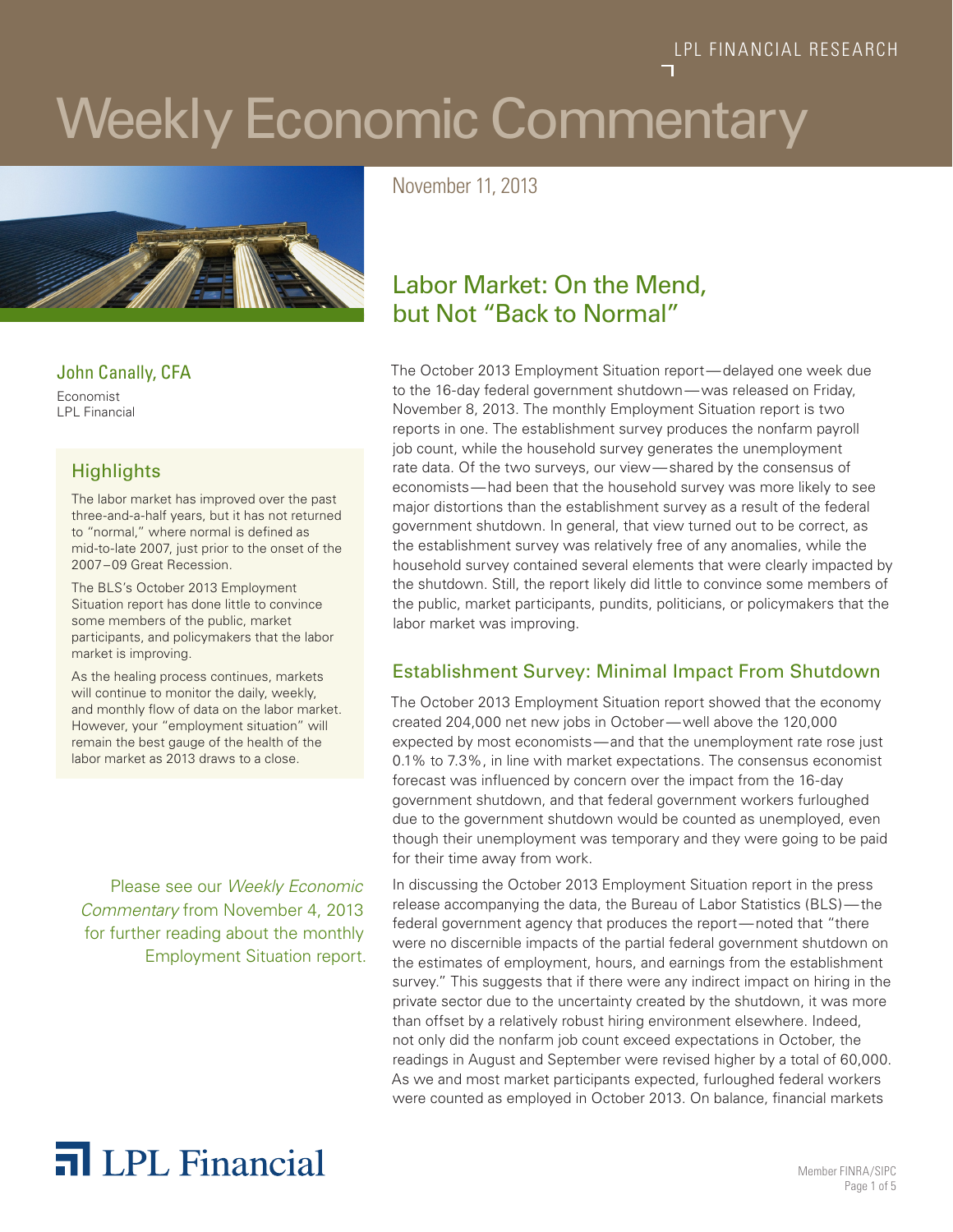



Source: Bureau of Labor Statistics, Haver Analytics 11/11/13 Shaded area indicates recession.

viewed the report as good news for the economy, as equity prices rose and prices on Treasury notes and bonds fell—pushing the yield on the 10-year Treasury to the highest level (2.75%) in three weeks.

#### Household Survey: Unemployment Rate Higher, but Data Impacted by the Shutdown

On the household survey side, the BLS noted several times in the press release accompanying the October 2013 data that the rise in the unemployment rate from 7.2% to 7.3%, the 720,000 drop in the labor force, and the 735,000 drop in the household survey's measure of employment were due to the treatment of the furloughed federal workers who were classified as "unemployed on temporary layoff." As a result, markets largely ignored the household side of the survey in October and focused on the relatively robust establishment survey instead.

Another concern we had about the October 2013 Employment Situation report was the quality of the data and the timing of the collection process itself. The BLS addressed this concern, noting in its report that "the response rate for the household survey was within its normal range, and the response rate for the establishment survey was above average." This suggests that the data collection process and revisions to the October 2013 data in the coming months should largely adhere to their historical patterns. We will continue to closely monitor this report in the coming months as we gauge the pace of economic growth, the health of the labor market, and the Federal Reserve's (Fed) likely response.

#### Your "Employment Situation:" A Personal Matter

Despite the assurances from the BLS that the October 2013 Employment Situation report—and especially the surprising 204,000 gain in payroll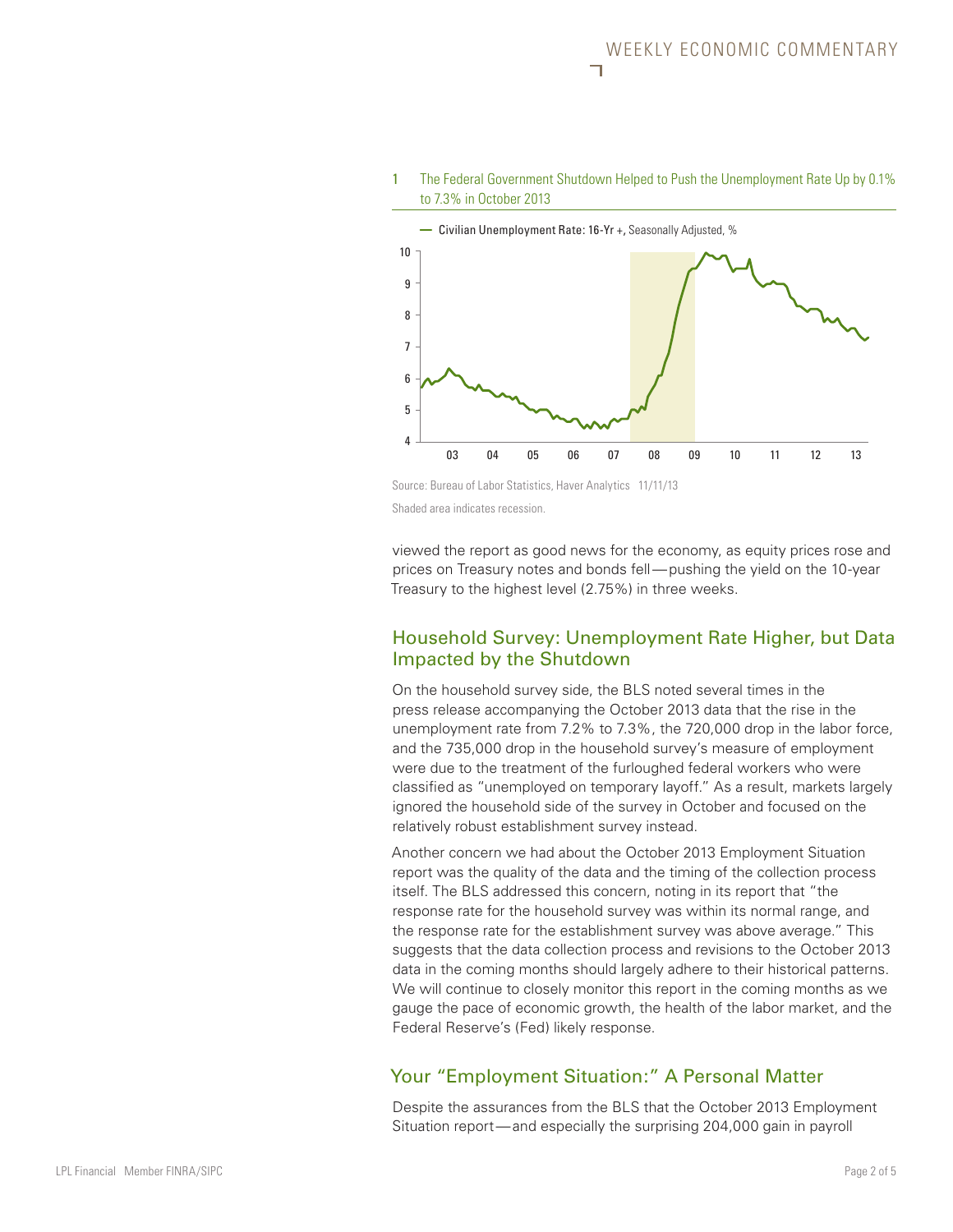employment—was free of distortions, many members of the public, market participants, pundits, policymakers, and politicians remain skeptical of not only the October 2013 jobs report, but of any of the myriad of governmentproduced reports on the labor market that show the labor market improving. After all, the true health of the labor market is a very personal one. For example, if you or someone you know is still out of work, or back at work but underemployed, or working less hours, or forced to work two or more jobs to make ends meet, etc., then the labor market you see, your "employment situation," has not improved.

Since the labor market bottomed out in early 2010, roughly 7 million net new jobs have been added to the economy, while the unemployment rate has dropped from a high of 10.0% to 7.3% today (as of October 2013). Neither of those figures is "back to normal," where "normal" is defined by where the labor market was in late 2007, just prior to the onset of the Great Recession in December 2007, and that fact helps to fuel the concern that the labor market is not healing. Specifically, there are 136.5 million jobs in the economy as of October 2013, 1.6 million fewer than at the peak of employment in January 2008, when 138.1 million people were employed. Similarly, the unemployment rate today (7.3% in October 2013) is still well above the pre-Great Recession low of 4.4% last seen in May 2007.

#### "Back to Normal?"

As we noted in last week's *Weekly Economic Commentary, Jobs: Far From "Back to Normal,"* aside from the aforementioned nonfarm payroll job count and unemployment rate, there are a myriad of other metrics to measure the health of the labor market, and the private sector reports and collects all but a few of these. Although not all are available through October 2013, virtually every one of these indices tells the same story:

The labor market has improved over the past three-and-a-half years, but has not returned to "normal."

The nearby infographic helps to illustrate the point. The chart at the top shows the number of employees on nonfarm payrolls over the last 10 years. This measure of employment peaked in late 2007, bottomed out in mid-2010, and has been moving higher since then, but is not yet back to the 2007 peak, or what many regard as "normal." Below that chart, we provide a stylized look at nine other measures of the labor market, over that same 10-year time period: 2003 through 2013. Eight of the nine metrics are compiled and reported by the private sector. The ninth, the Job Openings and Labor Turnover Survey (JOLTS) data, are collected and reported by the BLS.

The bottom line is that all nine of these metrics are telling the same story as the nonfarm payroll job count and the unemployment rate. For ease of use, we chose just nine of these metrics, but at least a dozen others tell the same story: The labor market peaked in 2006 or 2007, bottomed out in 2009 and 2010, and has been in recovery mode since then. Just like the nonfarm payroll job and the unemployment rate, none of the nine metrics on the infographic are "back to normal," but all nine have improved (to

Since the labor market bottomed out in early 2010, roughly 7 million net new jobs have been added to the economy, while the unemployment rate has dropped from a high of 10.0% to 7.3% today.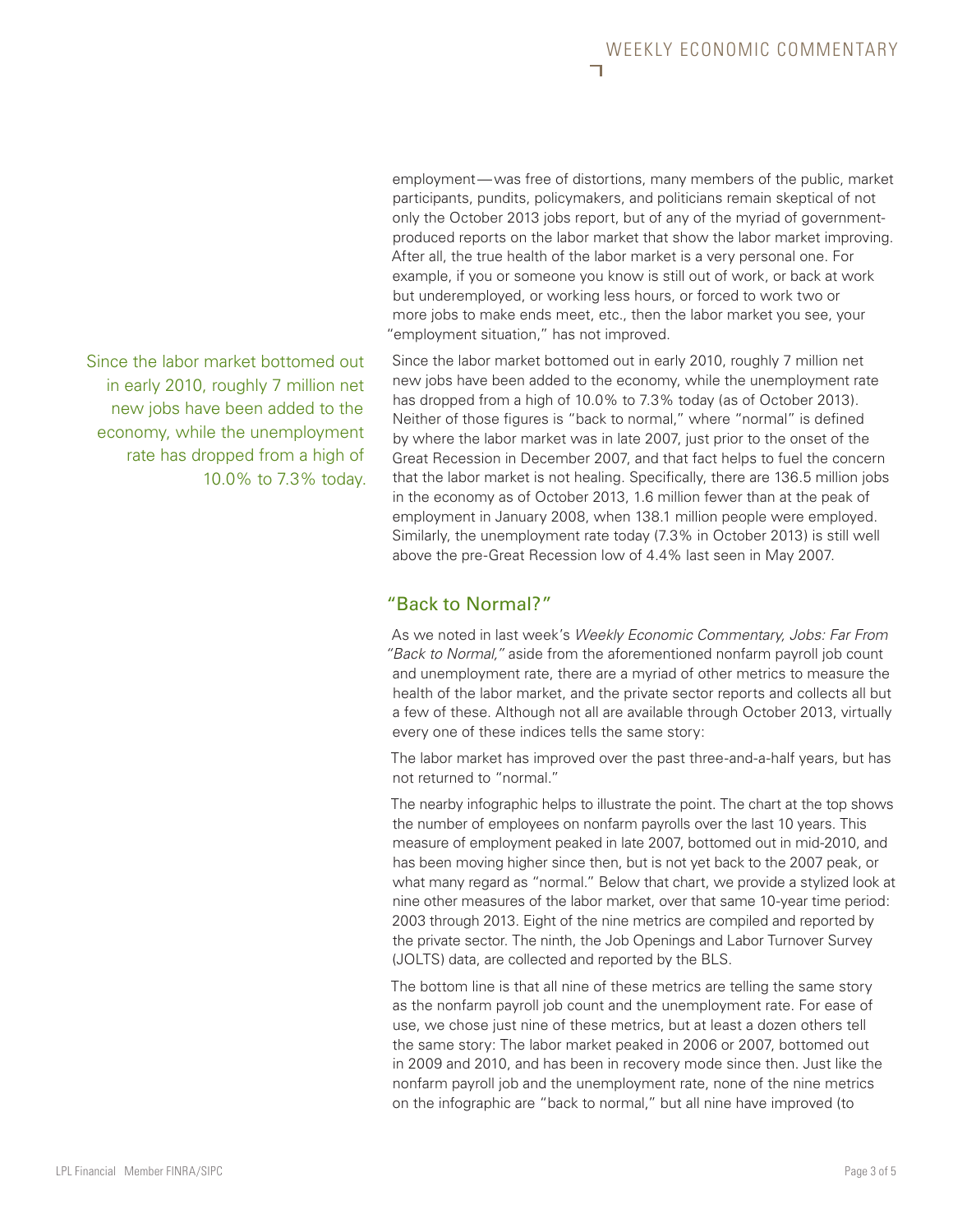

#### The Labor Market Is on the Mend, but Not "Back to Normal"

**The peak/trough/current pattern exhibited by various measures of the health of the labor market are all telling the same story:**

![](_page_3_Figure_4.jpeg)

Source: BLS, Haver Analytics, NFIB, ADP, Moody's Analytics, Manpower, American Staffing Association, Rasmussen Reports, Inc., Intuit, SHRM/RUT 11/04/13 Shaded area indicates recession.

Note: The time frame for all charts is the last 10 years, i.e., 2003–13.

varying degrees) from their worst readings in 2009 and 2010. So, while some investors do not trust the data on the labor market provided by the government (or even the private sector), it is pretty clear that the labor market is on the mend. But, as we note often in these pages, the labor market remains a long way from being "back to normal." Given the improvement in the equity markets and other financial markets since 2009, the financial markets clearly agree with the data in the infographic. Whether you agree or not may depend on your personal "employment situation," which may differ.  $\blacksquare$ 

Just like the nonfarm payroll job and the unemployment rate, none of the nine metrics are "back to normal," but all nine have improved (to varying degrees) from their worst readings in 2009 and 2010.